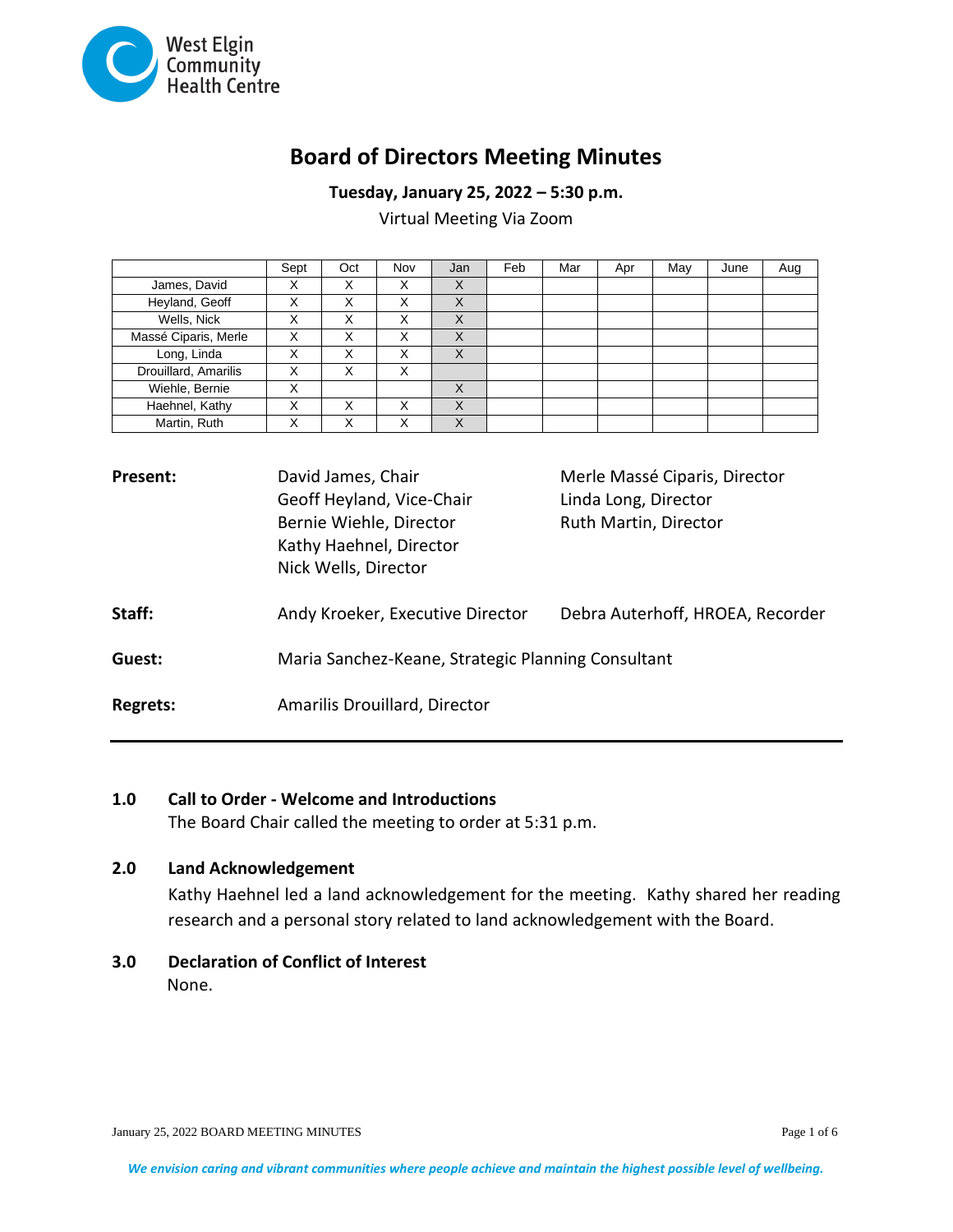

#### **4.0 Approval of January 25, 2022 Meeting Agenda**

| <b>MOVED BY:</b> | <b>Nick Wells</b>    |
|------------------|----------------------|
| SECONDED BY:     | <b>Geoff Heyland</b> |

That the Board of Directors meeting agenda for January 25, 2022 be approved as presented. **CARRIED**

### **5.0 Approval of January 25, 2022 Consent Agenda**

Ruth Martin inquired about the Personal Support Worker (PSW) pandemic pay document. It was confirmed that PSWs will continue to receive pandemic pay until March 31, 2022.

Ruth Martin also inquired about Supply Ontario. This will be for supplies within the public sector and it is expected that all purchases will go through this new entity. John Mockler will continue to monitor requirements versus our ability to purchase locally when needed.

Nick Wells inquired about the Pillar documentation and succession planning policies. It was acknowledged that there is an Executive Director Emergency Succession Plan policy.

**Action:** Succession planning to be discussed again at a future Governance / Board meeting.

**MOVED BY: Geoff Heyland SECONDED BY: Merle Massé Ciparis**

That the Board of Directors Consent Agenda for January 25, 2022 be approved as presented. **CARRIED**

**6.0 Actions Arising from Previous Minutes**  None.

#### **7.0 Monitoring / Reporting**

**7.1 Strategic Plan with Maria Sanchez-Keane**

Maria provided an update regarding the strategic planning process. In consultation with David James and Andy Kroeker, Maria proposed a strategic planning schedule change. It was acknowledged that the revised timeline may work well in line with a rollout at the Centre's September 2022 AGM.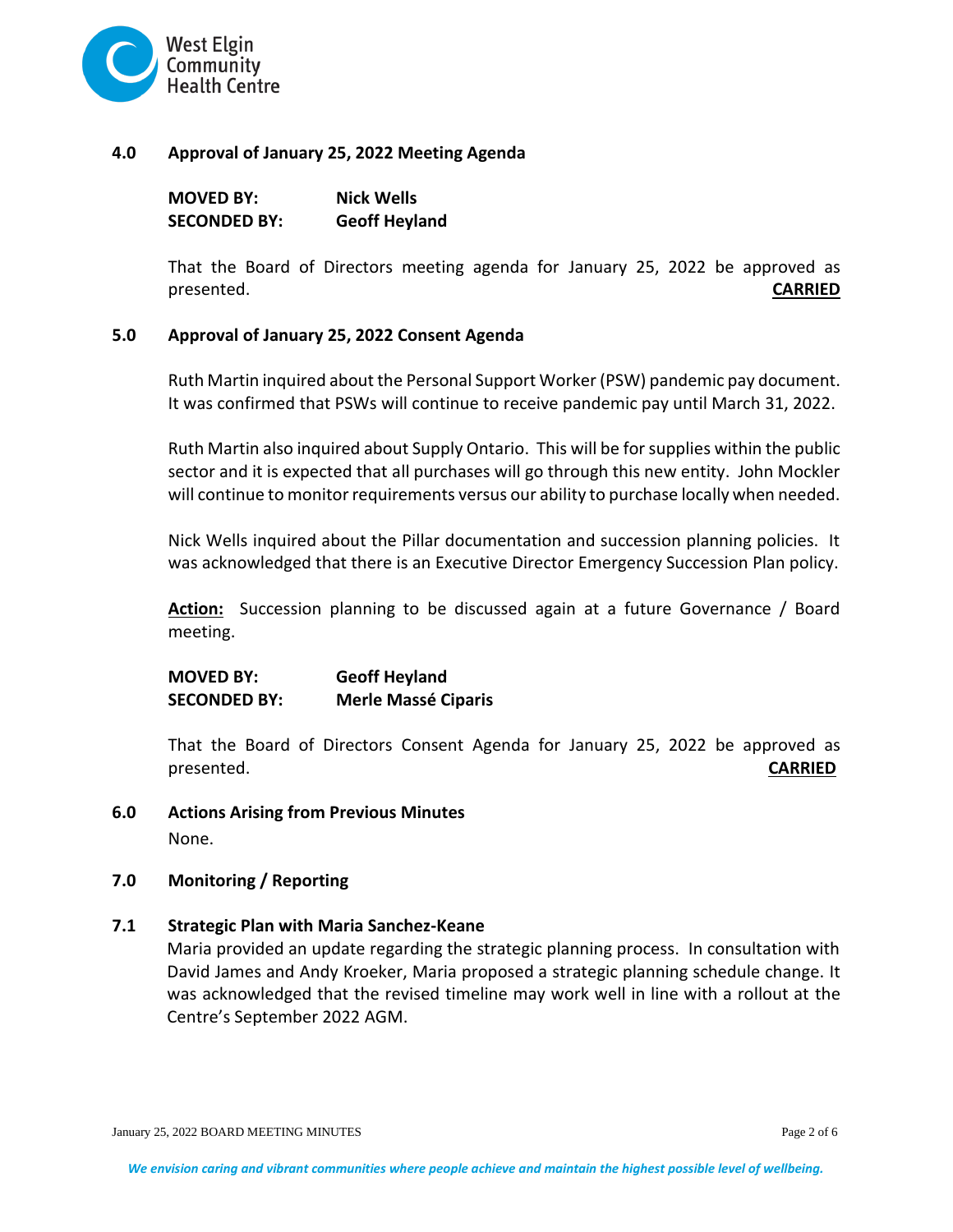

It was also acknowledged that there have been recent steering committee membership changes and recruitment to replace members will be required.

**MOVED BY: Ruth Martin SECONDED BY: Kathy Haehnel** 

That the Board of Directors approves the amended strategic planning timeline as presented. **CARRIED**

### **7.2 Elgin Ontario Health Team (EOHT)**

No funding has been received to-date. There is a potential final interview for an EOHT Executive Director position next week, however, with no funding it will be a challenge to proceed.

# **7.3 COVID-19**

Excerpts from a presentation made to the Centre's staff on January 12, 2022 were shared. This included provincial updates and directives, modified Step 2 restrictions in place until at least January 26, 2022, rapid antigen test shortages and reduced testing availability, in person programs cancelled for January, new mask guidance, HEPA filters, delayed change to the Centre's vacation policy, schools return to in class learning, vaccine equity around the world, and acknowledgement that hospital, Long Term Care, Emergency Medical Services (EMS) and home care (including palliative care) sectors are struggling with the pandemic surge.

# **7.4 M-SAA and Community Accountability Planning Submission (CAPS Budget)**

There is a delay for the Multi-Sectoral Accountability Agreement (M-SAA) with a likely extension for one year with the same targets. There is no information available regarding CAPS at this time.

### **8.0 Governance**

#### **8.1 Governance Committee**

#### **8.1.1 Preliminary Accreditation Report**

Geoff Heyland confirmed that the Board, staff and management did a great job with accreditation based on the preliminary accreditation report. Andy Kroeker is also pleased with the results and acknowledged the hard work of his team notably Kate Dymock and Barry Fellinger. The Centre's deadline to provide a preliminary report response is February 4, 2022.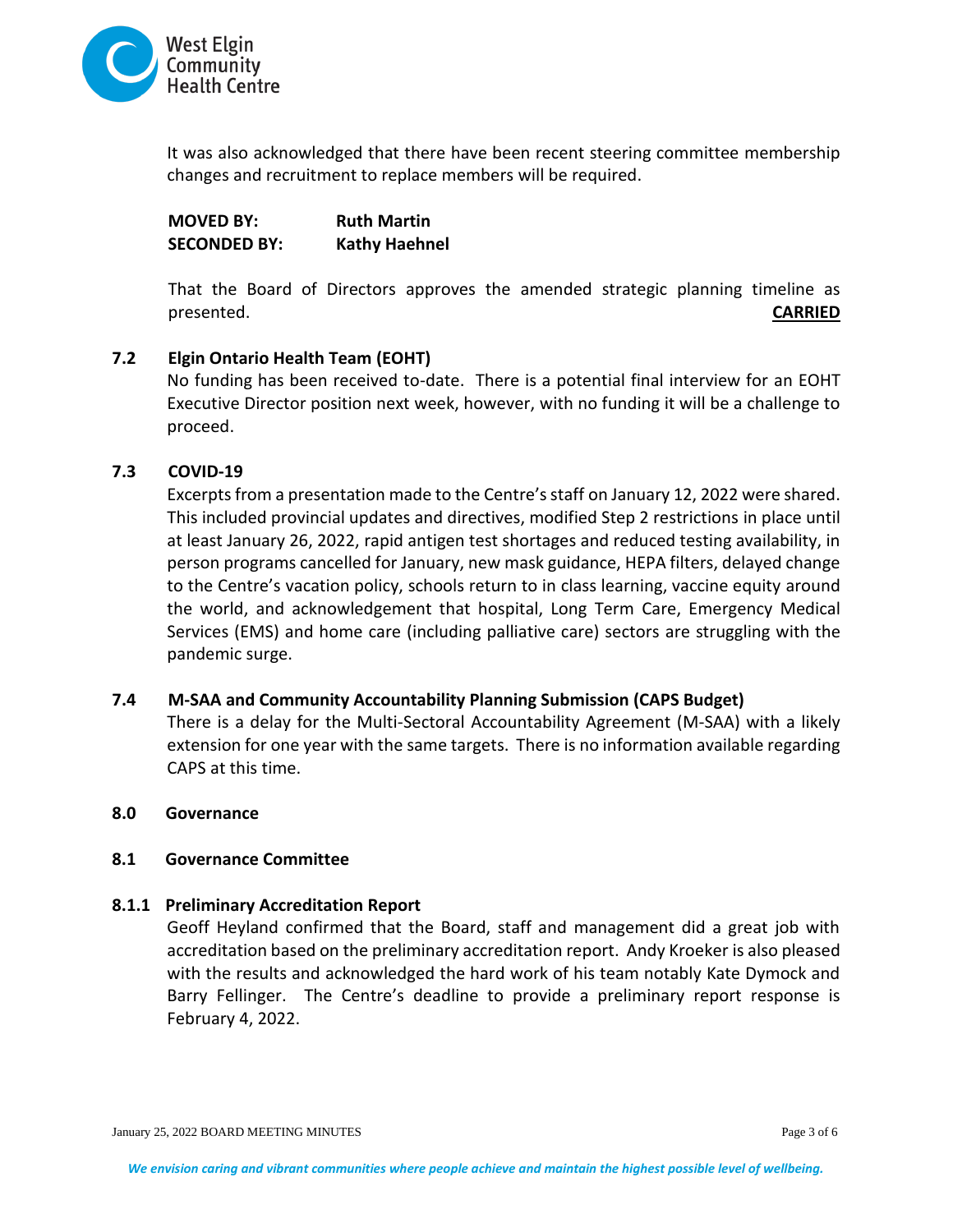

As part of continuous improvement, the Board will proceed with more formal Board evaluations in the future. However, there is no immediate action for the Board to meet the accreditation preliminary report findings.

The positive staff survey results were also discussed. Geoff Heyland agreed that the staff survey was a great result.

Geoff Heyland stated that he was very proud of the Board and acknowledged a collective effort on the Board's part in the accreditation process.

### **8.1.2 Board Calendar**

Geoff Heyland stated that the Board Calendar was a good tool. At some point the plan is to resume staff presentations about programs and services at Board meetings.

**MOVED BY: Nick Wells SECONDED BY: Merle Massé Ciparis** 

That the Board of Directors approves the Board Calendar as presented. **CARRIED**

### **8.1.3 Alliance Board Liaison**

Nick Wells talked about the Alliance's advocacy work and the Federal budget. He also confirmed that the Alliance is currently in strategic planning with a deadline for input of March 31, 2022. A package is to be sent out by the Alliance. The Alliance AGM is scheduled for June 2022 with the strategic plan to be rolled out at that time.

Action: Keep the Alliance strategic plan on the Board agenda to be completed by March 2022.

Nick asked about a survey to be completed. Who will complete the survey is yet to be determined.

Nick also talked about the Health Equity Charter as a future motion of the Board. There is a webinar upcoming related to this subject soon. The event will likely be listed in the next Board-to-Board report.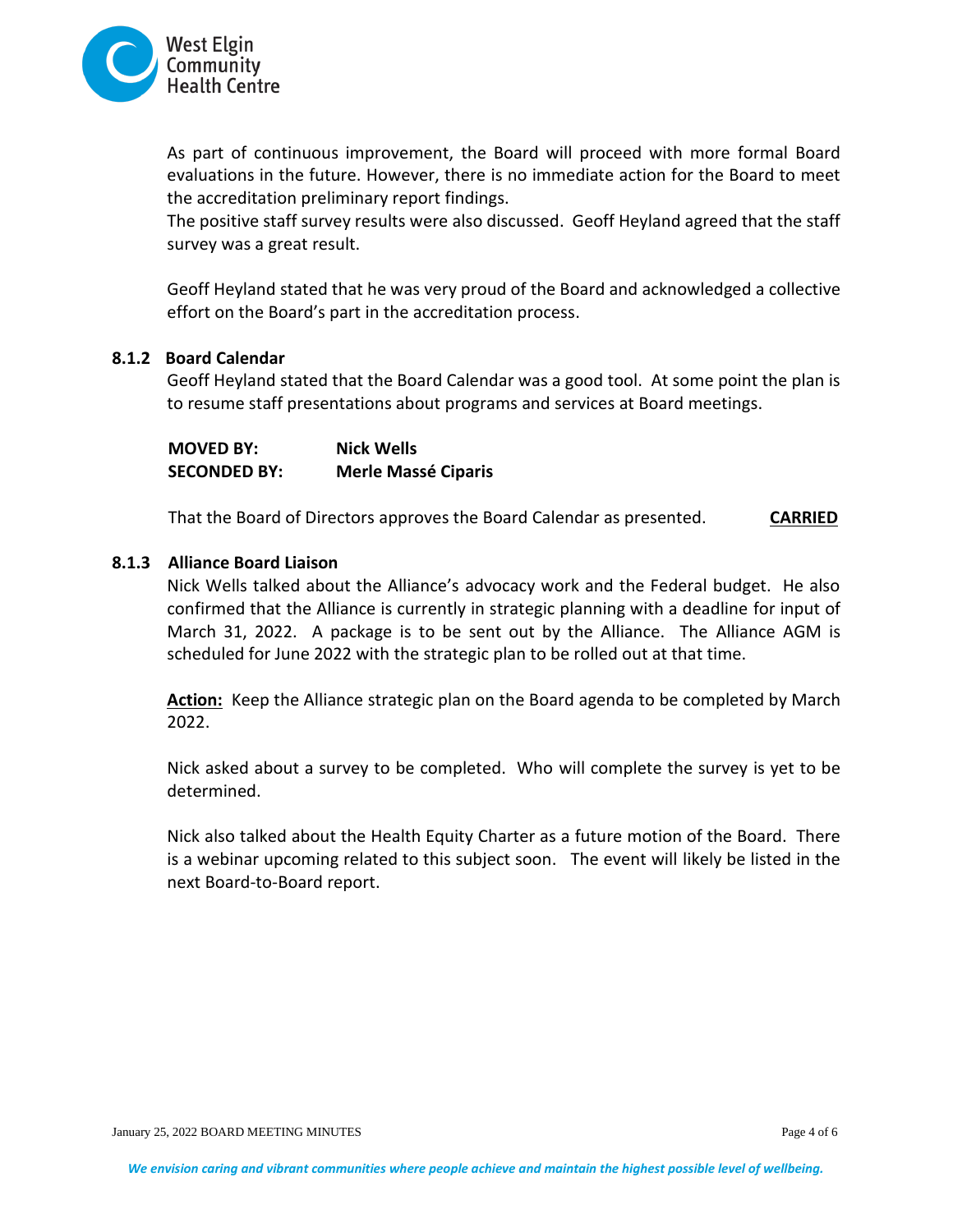

## **8.1.4 Recruitment / Executive**

Amarilis Drouillard accepted the position of Membership Secretary via email received on January 25, 2022.

| <b>MOVED BY:</b>    | <b>Kathy Haehnel</b> |
|---------------------|----------------------|
| <b>SECONDED BY:</b> | <b>Nick Wells</b>    |

That the Board of Directors approves Amarilis Drouillard as Membership Secretary effective immediately. **CARRIED**

Jennifer Ford's resignation from the Board and Finance Committee was acknowledged. Jennifer was thanked for her many years of service to the Board. A Secretary/Treasurer vacancy on the Board needs to be filled as soon as possible. Kathy Haehnel and Nick Wells will remain on the Finance Committee.

David James talked about the Ontario Not-for-Profit Corporations Act and the number of Board Directors required. It led into a discussion about Board succession planning and recruitment methods for new Board Directors.

David James also talked about Board policy related to recruitment (live locally or work locally). However, the Centre no longer has a catchment area. David suggested that Board recruitment can be extended to St. Thomas to find a strong financial Board Director/Secretary/Treasurer.

David James confirmed that there are two Board Director vacancies. All are encouraged to network for new Board Directors. David noted he had contacted a potential Director with a financial background but it is not likely to move forward.

#### **8.2 Finance Committee**

The financial attachments in the Board agenda were reviewed including the Community Infrastructure Renewal Fund (CIRF) update on potential renovations, current year's budget and projections for year-end (budget surplus projected), HEPA filters purchase, sound proofing across the Centre, laptop updates, IT updates, some furniture replacement needs and minor kitchen renovations. There was also information regarding a Community Support Services Electronic Medical Record update.

Approval, in principal, of the year-end spending plan:

**MOVED BY: Ruth Martin SECONDED BY: Merle Massé Ciparis**

That the Board approves the year-end spending plan as presented. **CARRIED**

January 25, 2022 BOARD MEETING MINUTES Page 5 of 6